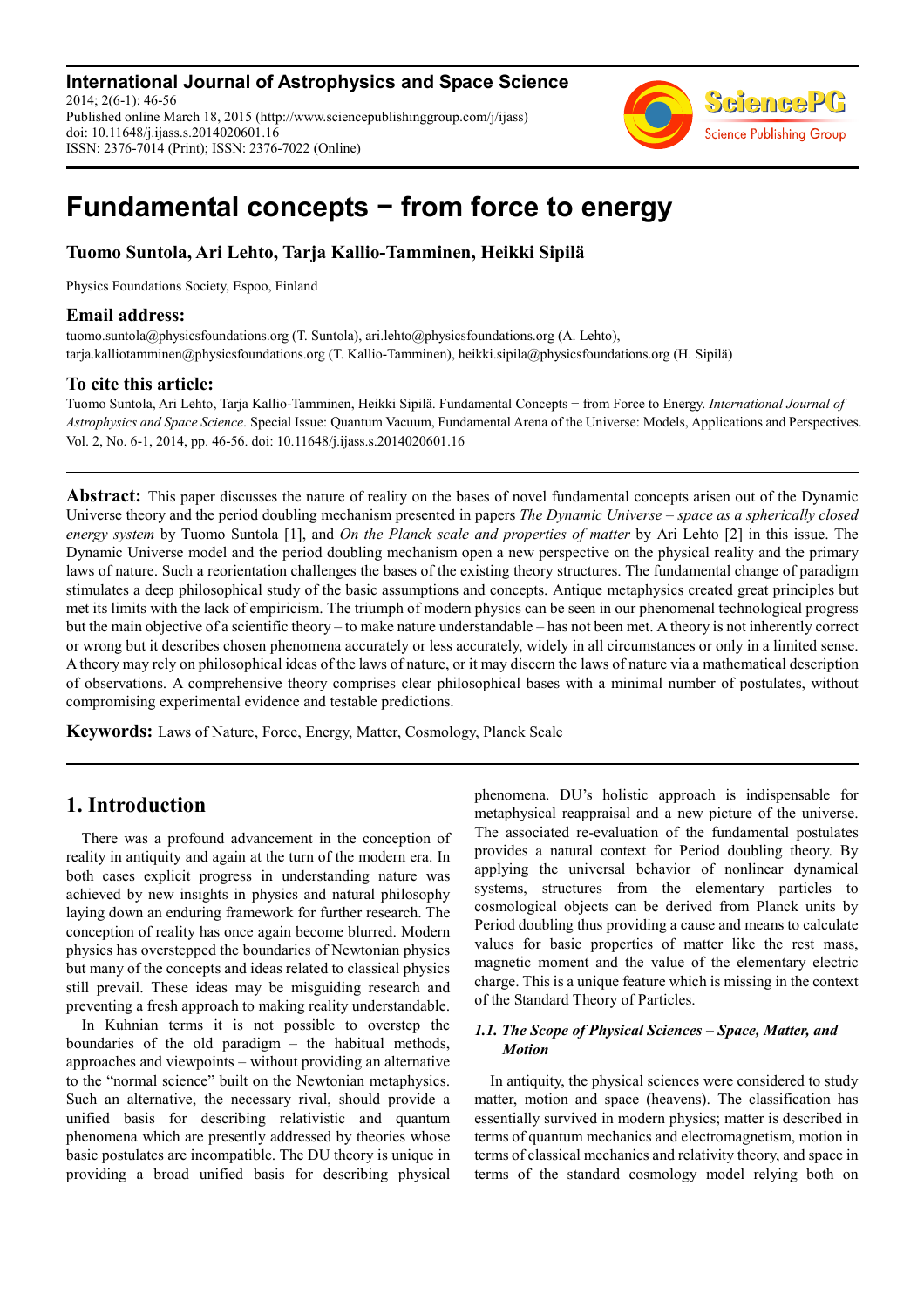

*Figure 1. Diversification of prevailing theory structures into sub-theories for the description of matter, motion, and space.* 

relativity theory and quantum mechanics. Each branch of physics has its unique development path and a set of postulates and principles. In search for a unified theory the different specific postulates in the sub-areas form an obstacle. Figure 1 illustrates the separate puzzle pieces of prevailing theories.

### *1.2. From Newtonian Physics to Relativity Theory*

The bases of modern mathematical physics were settled in classical mechanics by the works of Isaac Newton and his contemporaries. Newton's work on the laws of motion was triggered by the challenge to unravel the centripetal force resulting in Kepler's planetary orbits. The solution was built on Galilei's relativity, a balance of opposite forces, and the equality of inertial and gravitational accelerations. Newton's world relied on absolute time and distance as intuitive natural choices. The Sun, or the barycenter of the Solar system was the center of the universe, fixed stars were far enough not to be drawn together due to their mutual gravitational interaction. Motion in Newtonian space has no limits – the velocity of an object increases without limits as long as there is a nonzero force affecting the object.

Newtonian physics fixed the picture of reality for two hundred years – until observations on electromagnetism, the velocity of light, and the momentum of accelerated electrons in the 1800s. An explanation of the new phenomena was given by the special theory of relativity; the velocity of light was postulated to be a universal physical constant, and the finiteness of velocities was described in terms of modified coordinate quantities, which mathematically limited any observed velocity to the velocity of light as maximum. Special relativity re-established Galilei's relativity principle. Newtonian inertial mass was complemented with the concept of relativistic mass needed to explain the increased momentums of objects accelerated to high velocities. As an unparalleled entity, special relativity introduced the concept of rest energy, which described mass as a manifestation of energy.

In general, the concept of energy as work and integrated force matured in the 1800s, finally as a part of thermodynamics. Energetics, as the distinctive study of energy conversions, had an essential role in the formulation of Maxwell's equations, which are better known as equations describing electromagnetic interactions.

### *1.3. From Quantum to Atomic Model*

Maxwell's equations explained the emission of electromagnetic radiation by moving charges. An alternate approach to the emission of electromagnetic radiation was given by Planck's equation and the quantum concept. Originally, Planck's equation was introduced for solving the spectrum of blackbody radiation; the concept of quantum as an elementary "package" of electromagnetic radiation was presented by Albert Einstein in 1905 in his explanation of the photoelectric effect.

Until the 1800s, theories on mass, matter and material were mainly restricted to the effects of inertia and gravitation. Atomic theory was reawakened by observations showing that different elements combine in simple whole-number ratios to form chemical compounds – work that gradually led to the buildup of the periodic table of elements by Mendeleev. Many physicists were sceptical about atoms still in the late 1800s when Ludwig Boltzmann introduced his statistical thermodynamics based on the kinetic energy of discrete atoms in an ideal gas.

Combining the ideas on electrons as possible structural parts of an atom, and the Planck equation, finally led to the early atomic model by Niels Bohr in 1913. Elaboration of the description of atomic phenomena led to an exhaustive reconsideration of the postulates and the deterministic principles in classical mechanics. The resulting doctrine, quantum mechanics, became the core of physics with an excellent power for predicting physical phenomena, however, at the price of obscuring human comprehension of the reality behind the theory.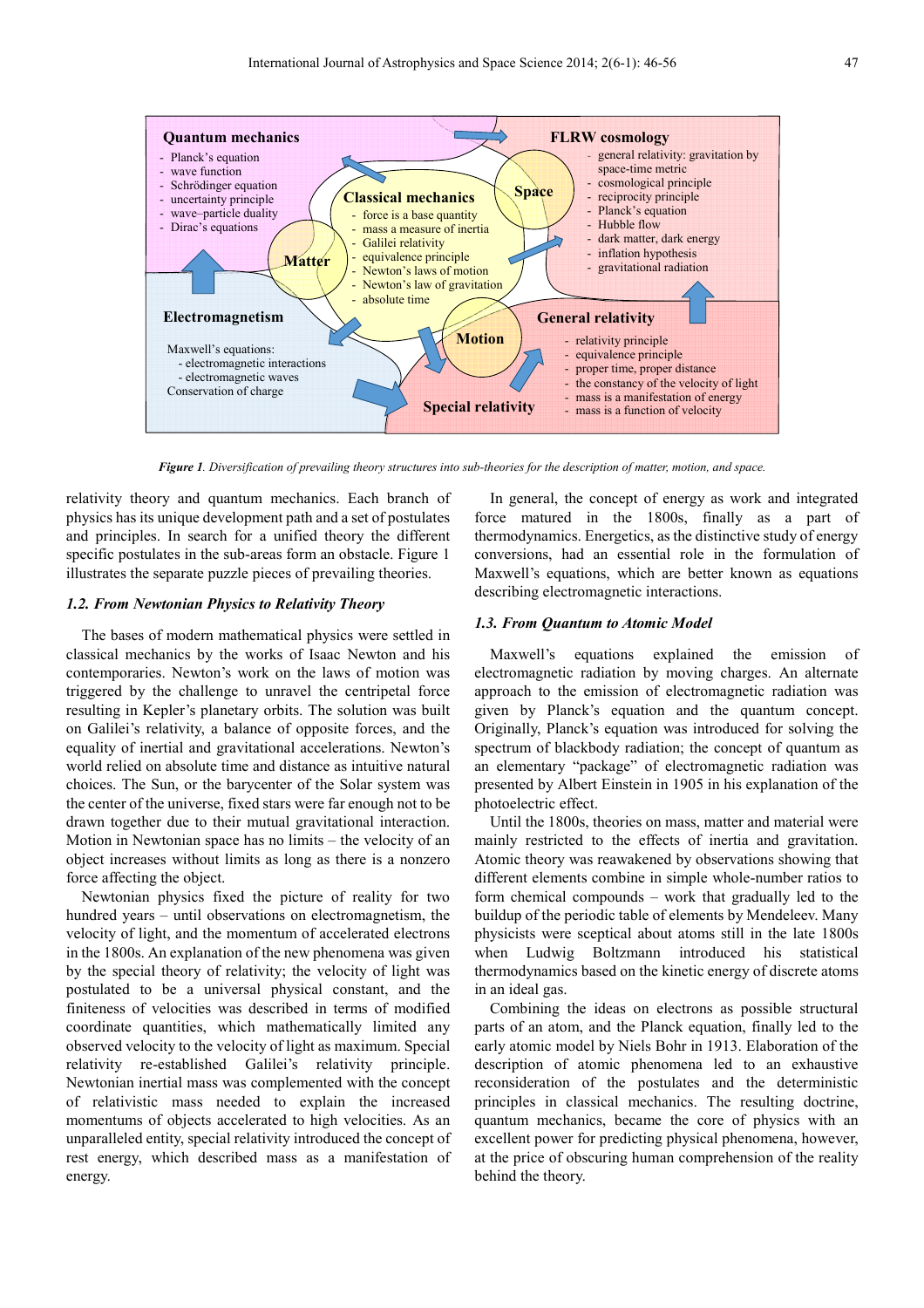### *1.4. Outlining the Cosmological Appearance of Space*

The extension of special relativity into general relativity was primarily based on the equivalence principle allowing the interpretation of gravitational acceleration indistinguishable from inertial acceleration. The expression of acceleration in terms of transformed coordinates allowed the description of gravitation as a property of space-time geometry linked to the mass density and distribution in the surrounding space. In practice, the general theory of relativity is mainly applied as Schwarzschildian space, linked to a local mass center.

Outlining of a cosmological picture of general relativity assumes the cosmological principle which claims homogenous mass distribution at the cosmological scale. Einstein's first impression of the cosmological picture of space according to general relativity was a 3-surface of a 4-sphere [3]. Spherically closed space fulfilled ideally the demand of the cosmological principle. Following the general understanding in the 1910s, Einstein assumed a static space. Therefore, for preventing a collapse of the 4-sphere, Einstein postulated the famous cosmological constant, which in the late 1990s was re-established as the dark energy needed to match the cosmological predictions to the observed magnitude versus redshift curves of high-z type Ia supernovae.

The standard cosmology model, the Friedman-Lemaitre-Robertson-Walker cosmology (FLRW-cosmology), was primarily developed in the 1930s. The 1930s cosmologists met an exceptional challenge in putting together the special and general theories of relativity, the Planck equation, the still developing quantum mechanics, and the observations suggesting expanding space. Metrics of space was based on Friedman's and Lemaitre's solutions of general relativity, a demand for reciprocity was based on special relativity, and Planck's equation was interpreted to describe an intrinsic property of radiation propagating in expanding space, which meant loss of energy by the increase of wavelength. The expansion of space was described in terms of "Hubble flow" between galaxies. Galaxies were assumed to conserve their dimensions in the course of the expansion [4]. To reach an agreement with precise observations since the late 1990s, the predictions of the standard model for the magnitudes have been complemented with dark energy, an otherwise unknown entity working like pushing gravitation in the Hubble flow resulting in accelerating expansion.

The standard model explains the birth of the universe as an occurrence of "quantum fluctuation", a sudden local appearance of energy, the start of the flow of time and spreading of space. The early stage of the expansion, an inflation period, is characterized by an extremely high expansion velocity exceeding the present velocity of light. The standard cosmology model does not manage to predict the fate of the universe.

### *1.5. The Picture of Physical Reality*

In a historical perspective, the development of empirical sciences has started from phenomena close to the "human scale", observable without sophisticated instruments. Above the human scale, the cosmology model can be seen as an extrapolation of the originally local relativity theory. Below the human scale, subatomic phenomena could not be placed in the framework of classical physics or the relativity theory. Quantum mechanics meant not only a new postulate basis but also a new, and still unsettled way of looking at physical reality. The discussion related to the interpretation of quantum mechanics has been going on for almost a century implying a profound need to reconsider the conventional approach to reality. It is impossible to understand the holistic quantum phenomena like nonlocality within the conceptual bases employed in contemporary physics. Yet it is not possible to reconsider the accustomed views and principles without an alternative.

### **2. The Great Principles**

*It is often stated that energy is the most basic concept in modern physics. Yet no theory is comparable to the DU in its adherence to energy and its overall conservation as the zero-energy balance in space.* 

### *2.1. From Force to Energy*

#### *2.1.1. The Laws of Conservation*

The conservation laws are perhaps the oldest general principles behind conceptions of the laws of nature. The Greek philosopher Heraclitus expresses an early conservation law by stating that *"The amount of rain is equal to the amount of water evaporated"*. Aristotle's cause and effect carried a seed to energetics; Gottfried Leibniz expressed the conservation of energy in his *Essay in Dynamics* [5]: *"There is neither more nor less power in an effect than in its cause"*. At Leibniz's time – and for a long time after that – the concept of energy was still vague and mixed with the concept of force. Leibniz tried to base the laws of motion on the balance between *vis viva* (living force, kinetic energy, *mv* 2 ) and *vis mortua* (dead force, potential energy), which served as a precursor to motion and *vis viva*.

### *2.1.2. The Balance of Opposite Forces*

Newton chose force as the base quantity and postulated the balance of opposite forces. Also, he postulated the equality of gravitational force and inertial force, which led to the breakthrough in celestial mechanics thereby establishing the status of Newton's equations of motion as fundamental laws in physics. The status of force as a primary quantity in physics has survived since Newton's breakthrough – today, the main efforts towards a unifying theory are directed to the unification of forces, or the four fundamental interactions: gravitational, electromagnetic, strong nuclear, and weak nuclear. On the other hand, chemical bonds are characterized by their bonding energy rather than bonding forces. Also, thermodynamics emphasizes the role of energy – in a closed system, the main conservable is the sum of the kinetic and potential energy in the system.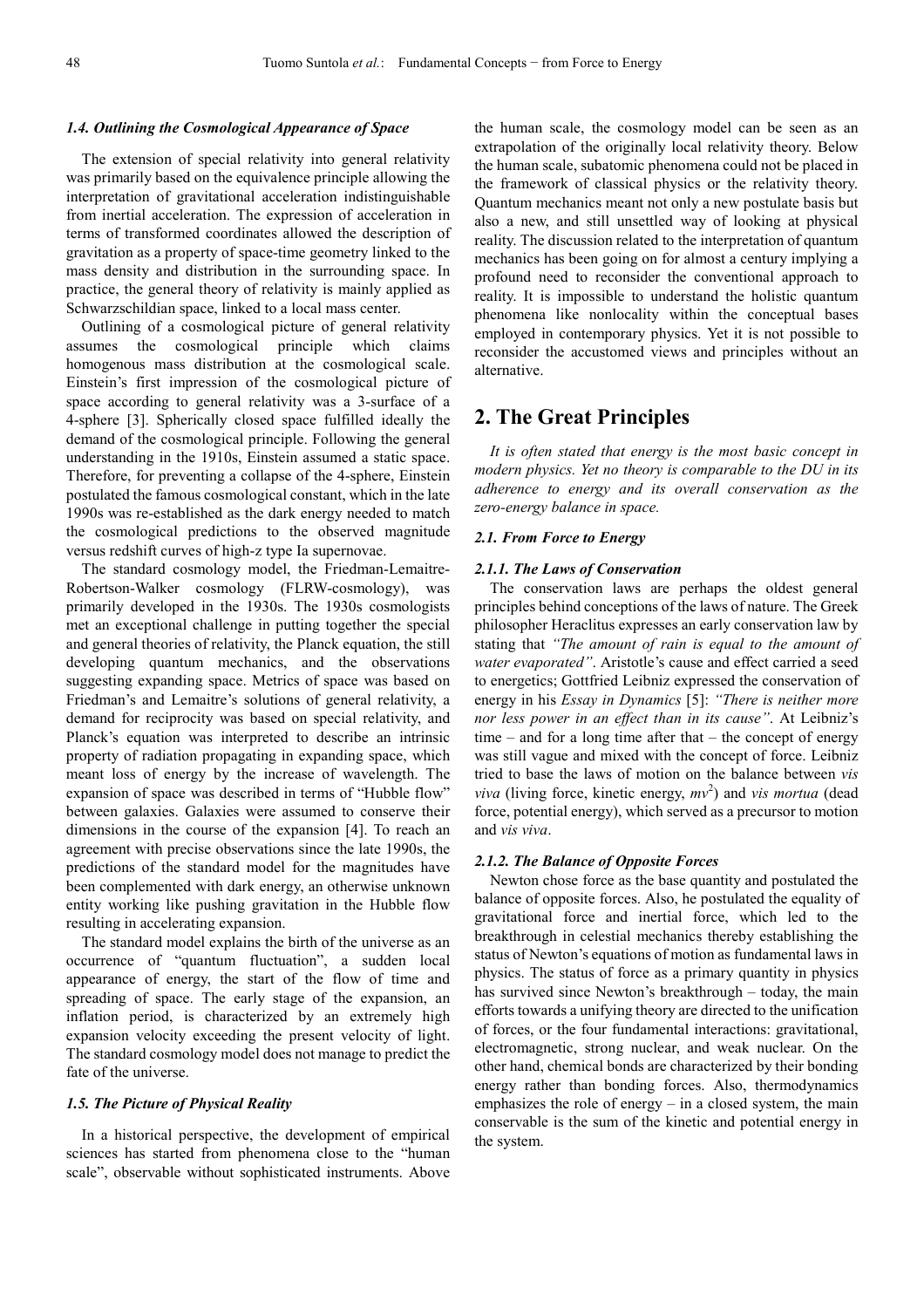### *2.2. The Concept of Energetics*

The concept of energy was recognized as work and integrated force only as recently as the 1800s. The principles of energetics were outlined as a part of thermodynamics, in its most definite form by Herman von Helmholtz [6] in the mid-1800s. A key feature in energetics is the interaction of the two complementary expressions of energy: potential energy and kinetic energy.

Hermann von Helmholtz also stated the overall conservation of energy: *"The quantity of force (amount of work) which can be brought into action in the whole of Nature is unchangeable, and can neither be increased nor diminished"*. In fact, the statement was already given by Gottfried Leibniz in his Essays in Dynamics: *"The total amount of force in the world is conserved both locally and globally with the result that there is always as much force in a cause as in its effect"*. In modern terms Helmholz's and Leibniz's "force" means energy. Vis viva (living force) means kinetic energy and vis mortua (dead force) potential energy.

In the introduction of his paper *"A Dynamical Theory of the Electromagnetic Field"* [7] James Clerk Maxwell describes the basis of his famous equations on electromagnetism as a manifestation of energetics: *"The medium is therefore capable of receiving and storing up two kinds of energy, namely, the "actual" energy depending on the motions of its parts, and "potential" energy, consisting of the work which the medium will do in recovering from displacement in virtue of its elasticity".* 

In Chapter VIII in his book *"Science and Hypothesis"* [8], 1905, Henri Poincaré states: *"We begin by defining two quantities which play a fundamental part in this theory (energetics). They are kinetic energy, or vis viva, and potential energy. Every change that the bodies of nature can undergo is regulated by two experimental laws. First, the sum of the kinetic and potential energies is constant. This is the principle of the conservation of energy... Second ... is Hamilton's principle, and is one of the forms of the principle of least action."* 

The second fundamental law of nature Poincaré refers to, the principle of least action, can be seen as a manifestation of Aristotle's *entelecheia*, the natural trend to actualize potentiality – the least action occurs when, at each position of a path, the available potential energy is optimally converted into the energy of motion.

#### *2.3. Extension of Energetics to Space as a Whole*

The Dynamic Universe re-establishes the principles of energetics to cover space as a whole and extends the application of energetics from the micro-world to the cosmological structure of space. The DU-extensions to energetics come from:

- 1. structured space, which allows the calculation of the total gravitational energy and the dynamics of space, and
- 2. from the unified, complex function presentation of energy.

The complex energy links the effect of the motion of space as the rest energy and the imaginary part, to the energy related to motion in space as the real part. Correspondence to conventional notation of energy comes from the absolute value of the complex total energy.

Also, the complex function notation links the effect of whole space on the energy of gravitation balancing the rest energy. Helmholtz's definition of the state of rest – *"in a closed system an object is at rest when its kinetic energy is zero"* – applies in DU's nested energy frames which link any energy state in space to the state of rest in hypothetical homogeneous space which serves as the universal reference to all energy states in space.

*There is nothing intrinsically separate in DU space, any mass object is linked to the mass in the rest of space. Any velocity or kinetic energy carried by a moving object in space has its history which links it to the state of rest in hypothetical homogeneous space*.

In the "energy physics" of the DU, the conventional equations of motion for force and acceleration are derived from the overall zero energy balance in space. Newtonian physics and the relativity theory can be seen as approximations of the DU:

*By neglecting the revealed holistic effects resulting from the rest of space, the DU laws of motion in local frames become essentially equal to those derived in special relativity, and by further neglecting the effects of velocities approaching the velocity of light, the laws can be approximated with Newtonian laws of motion.* 

A state of motion is characterized as an energy state rather than a state characterized by the velocity relative to an arbitrary reference. Primarily, the energy of motion is obtained against release of potential energy – the energy of motion can be seen as a debt to the potential energy which paid it out in the energy conversion creating the motion.

The "energy physics" allows a holistic, from the whole to the local approach of space and phenomena in space. The Dynamic Universe theory provides a new comprehensible framework for outlining reality. It is no more a clockwork or a formless spacetime entity but a spherically closed dynamic whole. The dynamics of space as a spherically closed structure relies on the energy balance of whole space, which allows solving first the dynamics of whole space, and then the energy conversions within space by conserving the overall energy balance. In the DU, cosmological predictions can be derived from the primary energy balances in space. Such an approach eliminates the need for a sudden appearance of physical existence in a BigBang, but instead, explains the energizing of space via the dynamics of whole space in a contraction-expansion process. Interactions within space are described in terms of energy conversions conserving the overall energy balance of space. In the DU, the unification of the subareas in physics is obtained by unified expressions of energy; force can be seen as a local quantity, the gradient of energy.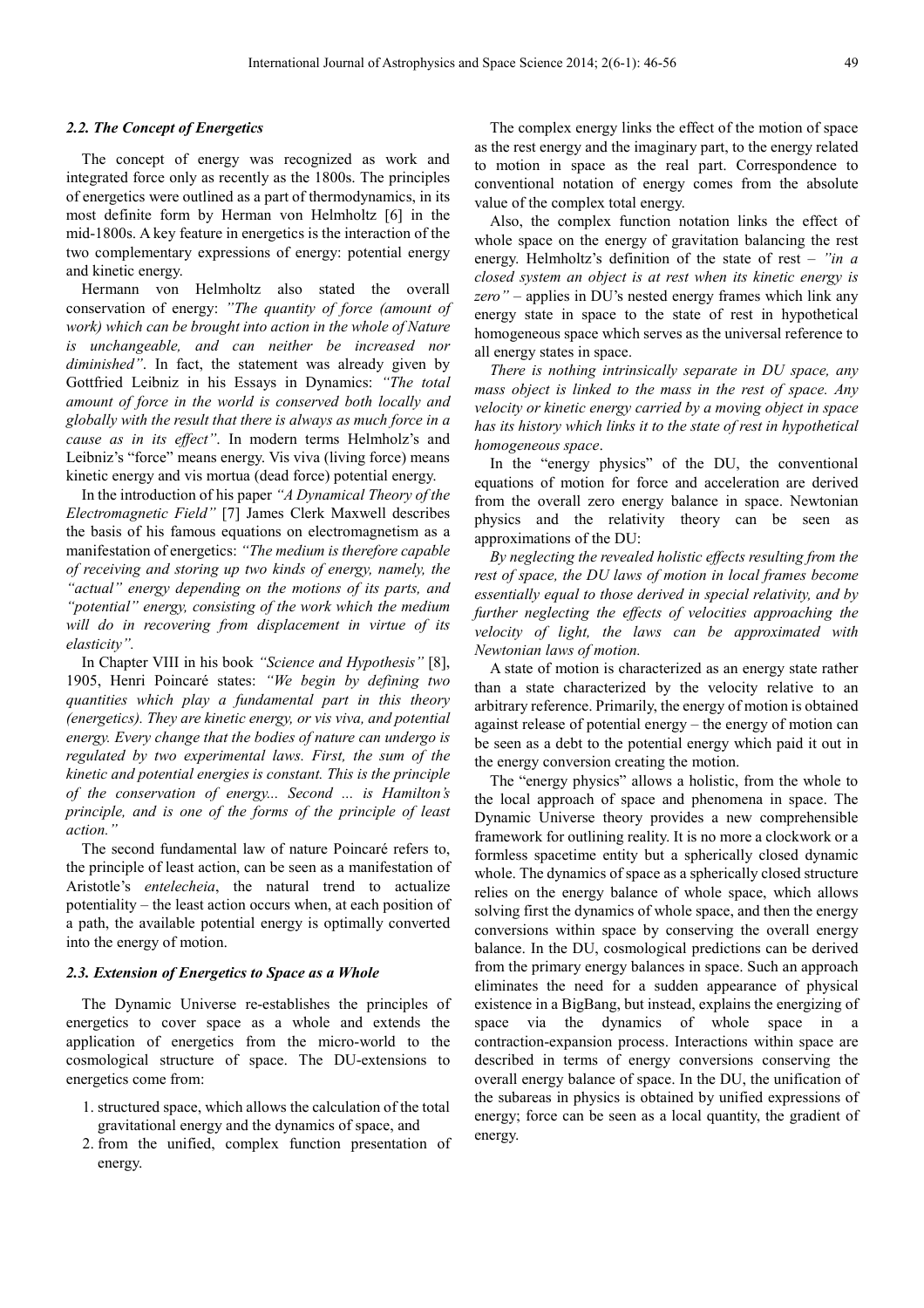### *2.4. Gravitational Potential and the Immediate Gravitational Force*

The DU describes gravitational interaction in terms of a scalar potential field, which is understood as a primary physical entity. Any localized mass object contributes to the gravitational potential field around it – and any mass object is subject to the gravitational potential created by all other mass in space. Any location in space is characterized by the gravitational potential arising from all mass in space. Gravitational potential is sensed as gravitational energy by a mass object. Mathematically, the amount of gravitational energy is the product of the local gravitational potential and the mass of the sensing object. The concept of gravitational potential corresponds to Laplace's mathematical approach, which led to overwhelming accuracy in the celestial mechanics of the planetary system [9]. In his mathematical procedure Laplace did not, however, consider the role the scalar potential field as a primary physical entity.

In the DU framework, gravitational force on a mass object can be seen as a direct consequence of the universal trend towards minimum potential energy. This occurs when a mass object senses the local gradient of the scalar gravitational field. Gravitational force is local and immediate – it does not require force carriers from the sources of the potential field.

DU's immediate gravitation and the overall zero-energy balance are in a full agreement with Mach's principle, which suggests that inertia originates from the gravitational interaction of all the mass in space. Mach's principle requires immediate gravitational interaction in order to result in immediate inertia. In fact, the complex function presentation of energy in the DU shows the imaginary component of the kinetic energy as the work done against the gravitation due to the rest of mass in space – which is a quantitative explanation of Mach's principle.

### *2.5. The Dynamics of Space and the Dynamics in Space*

For applying the principles of energetics in whole space, space shall be studied as a closed energy system. In the DU, space is described as the 3-surface of a 4-sphere free to contract and expand in a four-dimensional universe. For space as a whole, the primary dynamics is a process of contraction and expansion of the 4-sphere like a spherical pendulum pulsating in the 4-dimensional universe – a primary transcendent emptiness. In the contraction phase space gains motion from its own gravitation, and in the expansion phase the energy of motion gained in the contraction is paid back to the energy of gravitation. Accordingly, all mass in space is in motion in the fourth dimension, in the direction of the 4-radius of the structure. The energy of motion mass possesses due to the motion of space is observed as the rest energy of mass, the quantity first revealed by the theory of relativity and often equalized with mass. The distinctive differentiation of mass and energy given by the DU is an essential factor in the buildup of a unified theory structure and the associated comprehensible picture of reality.



*Figure 1. Spherically closed space as the 3-surface of a 4-sphere. The rest energy of a local object is counterbalanced by the gravitational energy arising from the rest of space.* 

### *2.6. The Symmetry of the Energies of Motion and Gravitation*

The rest energy of any localized object, given by its transcendent motion is counterbalanced by the gravitational energy due to all other mass in space. Via the balance of the two expressions of energy, locality is inherently linked to the rest of space. There is nothing intrinsically separate in space. The non-localized presence of a mass object appears as the gravitational potential the mass object contributes to the total gravitational potential in space. Linkage of local to the rest of space means that there are no intrinsically separate objects or particles in space, Fig.1.

# **3. Re-Evaluation of Central Concepts**

### *3.1. The Velocity of Light and Atomic Clocks*

It is often stated that the constancy of the velocity of light is an experimental fact. In order to describe the constancy, the velocity of light was *defined* constant. Such a solution passes the question: why is the velocity of light *observed* as constant, or what gives the velocity of light such a unique property and a specific value?

The DU answers the question: the velocity of light is equal to the velocity of space in the fourth dimension. The velocity of space in the fourth dimension is determined by the balance between the energy of gravitation and motion in space. The velocity of space is not a constant but slows down gradually in the course of the expansion, which means that also the velocity of light decreases, the present rate of slowing is ∆*c*/*c*  $\approx$  3.6.10<sup>-11</sup> in a year which, however, is not directly observable.

As a consequence of the overall energy balance in DU-space, local space is tilted in the vicinity of mass centers, which means that the velocity of space in the local fourth dimension and the local velocity of light are reduced. Ticking frequencies of atomic oscillators are proportional to the rest momentum of the oscillating electrons, *i.e.* the frequencies are proportional to the local 4-velocity of space and, accordingly, to the local velocity of light. As a result, when measured with an atomic clock, the velocity of light is observed constant anywhere in space. The local tilting of space and the reduced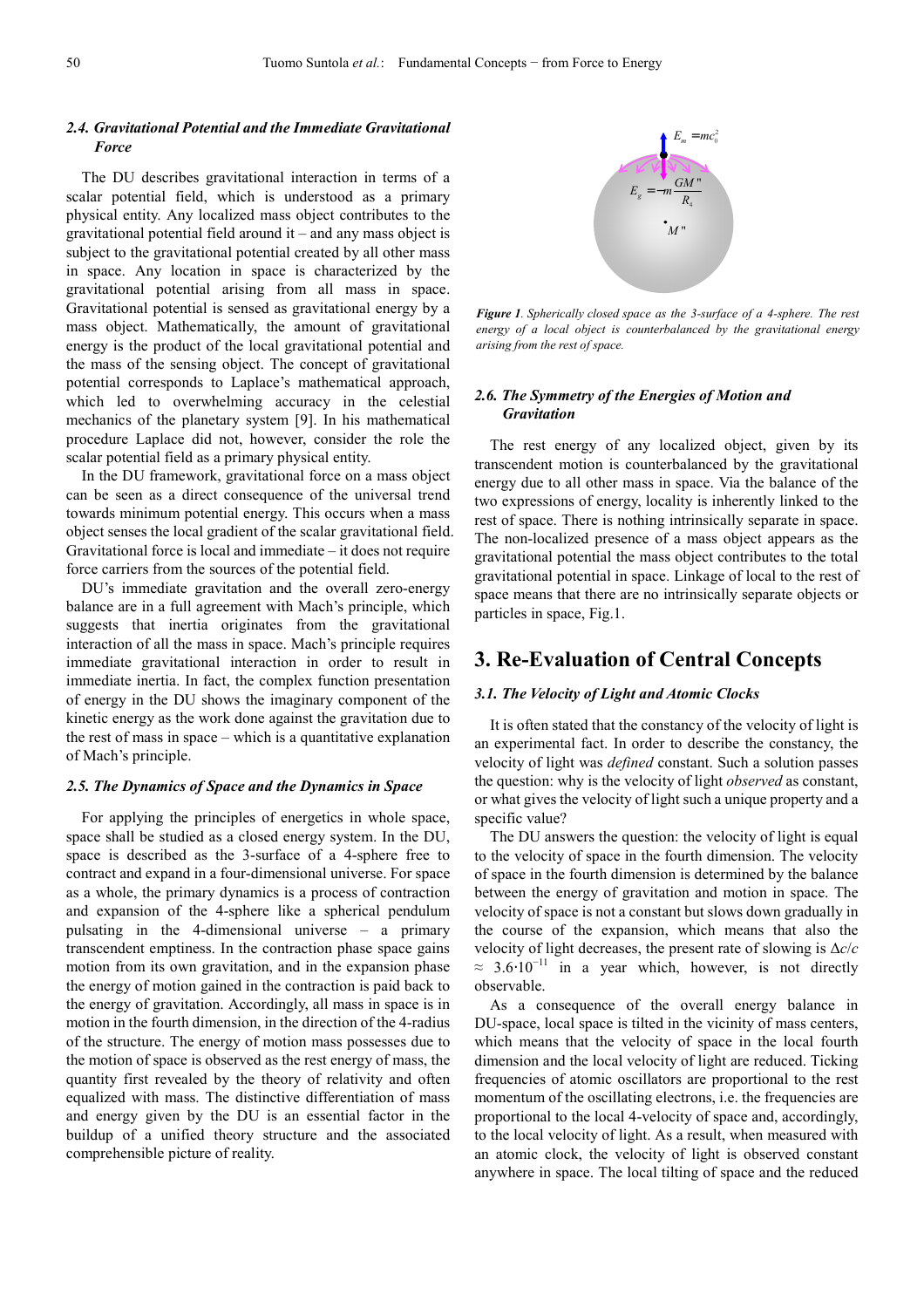

*Figure 2. In the initial state, mass objects A and B are supposed to be in touch with each other in the state of rest in a local energy frame. When A and B are separated from each other by applying energy ∆E, the velocities of the two objects, are determined by the conservation of total zero momentum, i.e. the two objects obtain equal but opposite momentums relative to the barycenter of the A-B system. The velocities obtained by the objects are related as the inverse of the*  ratio of the masses. If no binding energy between A and B is assumed in the initial state, the energy used for removal is fully converted into the kinetic energies of A and B. If the mass  $m_A$  is much larger than the mass  $m_B$ , the removal energy  $\Delta E$  appears mainly as the kinetic energy of the lighter object B,  $E_B = \Delta E/(1 + m_B/m_A)$ *≈∆E, while the velocity v<sub>A</sub>* ≈ 0 and  $v_B \approx \sqrt{2\Delta E/m_B}$ .

*After the separation, the two objects are in linear motion relative to each other. In a dynamic sense, it is not possible, however, to redefine the state of rest to either one of the moving objects as suggested by the relativity principle. Identical atomic oscillators attached to objects A and B sense their energy state, i.e. the effect of the changed kinetic energy on the rest energy determining the frequencies of the oscillators.* 

velocity of light near mass centers are observed as the Shapiro-delay of radio signals, the bending of light paths passing a mass center, and the gravitational shift of the frequencies of atomic clocks – observations, which general relativity explains in terms of the modified space-time coordinates.

A detailed study of the observations of the velocity of light requires special attention to the measurement: In the case of satellite communication, like in the case of the Global Positioning System, we apply the signal transmission velocity in the ECI-frame (the Earth Centered Inertial Frame). In interferometric measurements, like in the famous Michelson – Morley experiments in late the 1800s or the less known Michelson – Gale experiment in 1925, the measurement is based on the observation of the phase shift between divided beams; the constancy of the velocity of light, as the phase velocity, was deduced from the phase shifts observed. In the DU framework, the different experimental setups are analyzed applying the system of nested energy frames which allow the determination of the reference at rest from the overall energy balances in each case.

#### *3.2. The Relativistic Mass*

One of the first predictions of the special relativity testable in laboratory was the concept of relativistic mass which, in fact, had been observed before the introduction of special relativity by Walter Kaufmann in 1902 [10]. Due to the kinematic bases of special relativity, the relativistic mass is explained as a consequence of the relative velocity and the associated coordinate transformations. In the DU framework, mass is the substance for the expression of energy; the relativistic mass results from the energy contribution needed to obtain the velocity, momentum and the kinetic energy of the

object put in motion – relativistic mass is not a consequence of velocity but the velocity is a consequence of the mass input by the accelerating system.

### *3.3. The Relativity Principle*

The principle of relativity authorizes any observer in a state of rectilinear motion to define his state as the state of rest. The detailed energy structure of space revealed by the DU is less generous. There is a given objective energy state for everybody. In the Dynamic Universe framework a state of motion is primarily characterized in terms of the total energy of the moving object; in a local energy frame a state of rest is characterized as a state with zero kinetic energy in the frame. Buildup of motion within the frame requires certain energy to be released and converted into kinetic energy of the object put into motion. Figure 2 illustrates (as a Newtonian approximation) the separation of two mass objects initially at rest in a local energy frame.

After the separation the two masses, *A* and *B*, are in rectilinear motion with their kinetic energies and velocities inversely proportional to the masses. The kinetic energies are related to the state before the separation, which is the state of rest of the local frame. In spatial sense the state of rest is the barycenter of the *A-B* system, which conserves its position after the separation of the two masses.

In the DU framework, a detailed energy analysis shows that the rest energies of the objects in motion are reduced by quantities  $\sqrt{1-(v_{A}/c)^{2}}$  and  $\sqrt{1-(v_{B}/c)^{2}}$ , respectively, Fig. 3.

Because the frequencies of atomic clocks are proportional to the rest energy of the oscillating electrons, the frequencies of atomic clocks moving with objects *A* and *B* are reduced by the same factors. The reduction of each clock frequency is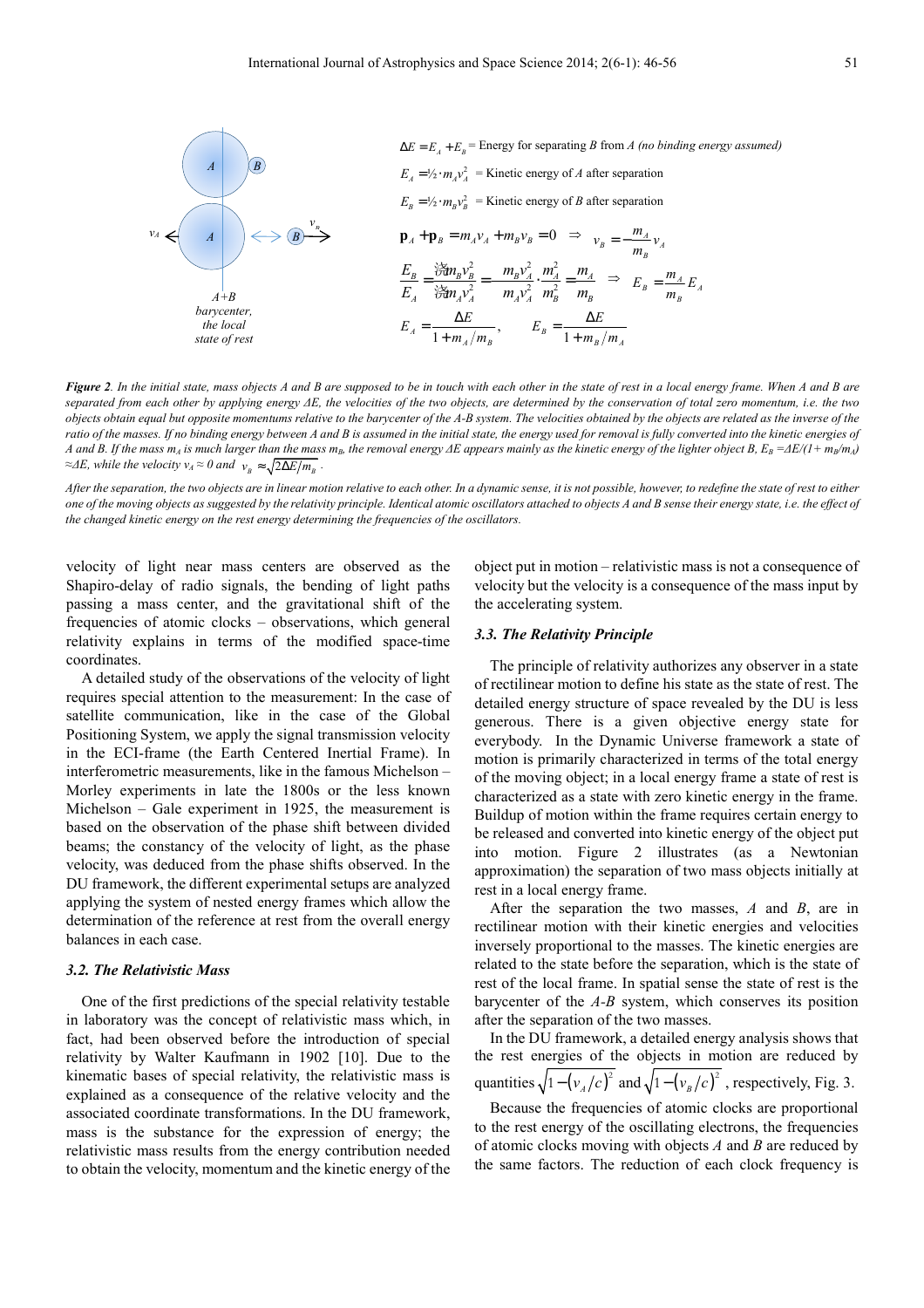

*Figure 3. The components of the momentum of mass object m moving at velocity v in a local energy frame. The rest momentum of an object in motion is reduced due to the contribution of momentum component mv to the momentum in space.*

related to the velocity the object has relative to the state of rest in the local frame. The frequencies are not related to the relative velocity of the two moving objects as taught by special relativity. *There is no place for the relativity principle in the Dynamic Universe.* Clocks in motion run slower because part of their total energy is used in the motion in space.

### *3.4. The Equivalence Principle*

The theory of general relativity relies strongly on the equivalence principle which equalizes the inertial and gravitational accelerations. The DU is more restricting here, too. There is a definite difference in the mechanism of gaining velocity at constant gravitational potential and in free fall in a gravitational field. In special relativity, acceleration at constant gravitational potential like in particle accelerators, is characterized by the buildup of "relativistic mass" which is explained as a consequence of the velocity and the related coordinate transformations. In the GR framework, due to the equivalence principle, relativistic mass is equally built up by the velocity gained in free fall in a gravitational field.

In the DU framework, the "relativistic mass" is identified as the mass contribution needed to build up the kinetic energy of an object accelerated at constant gravitational potential. In the case of free fall in a gravitational field, the velocity is obtained against a reduction of the local imaginary velocity of space due to tilting of local space. The kinetic energy in free fall is obtained against a reduction of the local rest energy of the falling object. As a result, free fall is not associated with an increase of mass, Fig. 4. *There is no place for the equivalence principle in the Dynamic Universe relying on global and local energy balance in space*.

A consequence of the relativistic mass increase in free fall in the GR is the instability of orbits in the vicinity of black holes. The instability can be traced to the velocity of free fall and escape; when the distance to a mass center (black hole center) is less than three times the Schwarzschild critical radius, the orbital velocity, according to the GR prediction, exceeds the escape velocity. In the DU framework, orbits are stable down to the critical radius. In fact, orbital velocities at radii approaching the DU critical radius, which is half of the Schwarzschild critical radius, approach zero. Slow orbits



*Figure 4. Buildup of kinetic energy in free fall (a) and at constant gravitational potential (b). In the case of free fall from non-tilted space to tilted space the kinetic energy is obtained against reduction of the rest energy. At constant gravitational potential the kinetic energy is obtained from the accelerating system.* 

close to the critical radius explain the mass and stability of the black hole, Fig.5.

### *3.5. Global Relativity*

Relativity in the DU is characterized as global relativity, relativity of local to the whole – instead of relativity between an object and the observer like in the relativity theory. Relativity in the DU is a direct consequence of the overall zero-energy balance in space. Instead of being described in terms of coordinate transformations, relativity in the DU is described in terms of locally available energy.

DU does not support or allow the relativity principle. The velocity of light is not a constant, instead, the velocity of light is determined by the velocity of space in the fourth dimension, which is determined by the zero-energy balance in space. A local frame of reference is characterized by the rest energy available for objects in the frame – which is a function of the state of motion and gravitation of the local frame in its parent



*Figure 5. The celestial mechanics based on the zero-energy balance in the DU creates stable, slow orbits in the vicinity of the critical radius of a black hole. The DU critical radius is*  $r_c = GM/c^2$ *, which is half of the Schwarzschild critical radius.*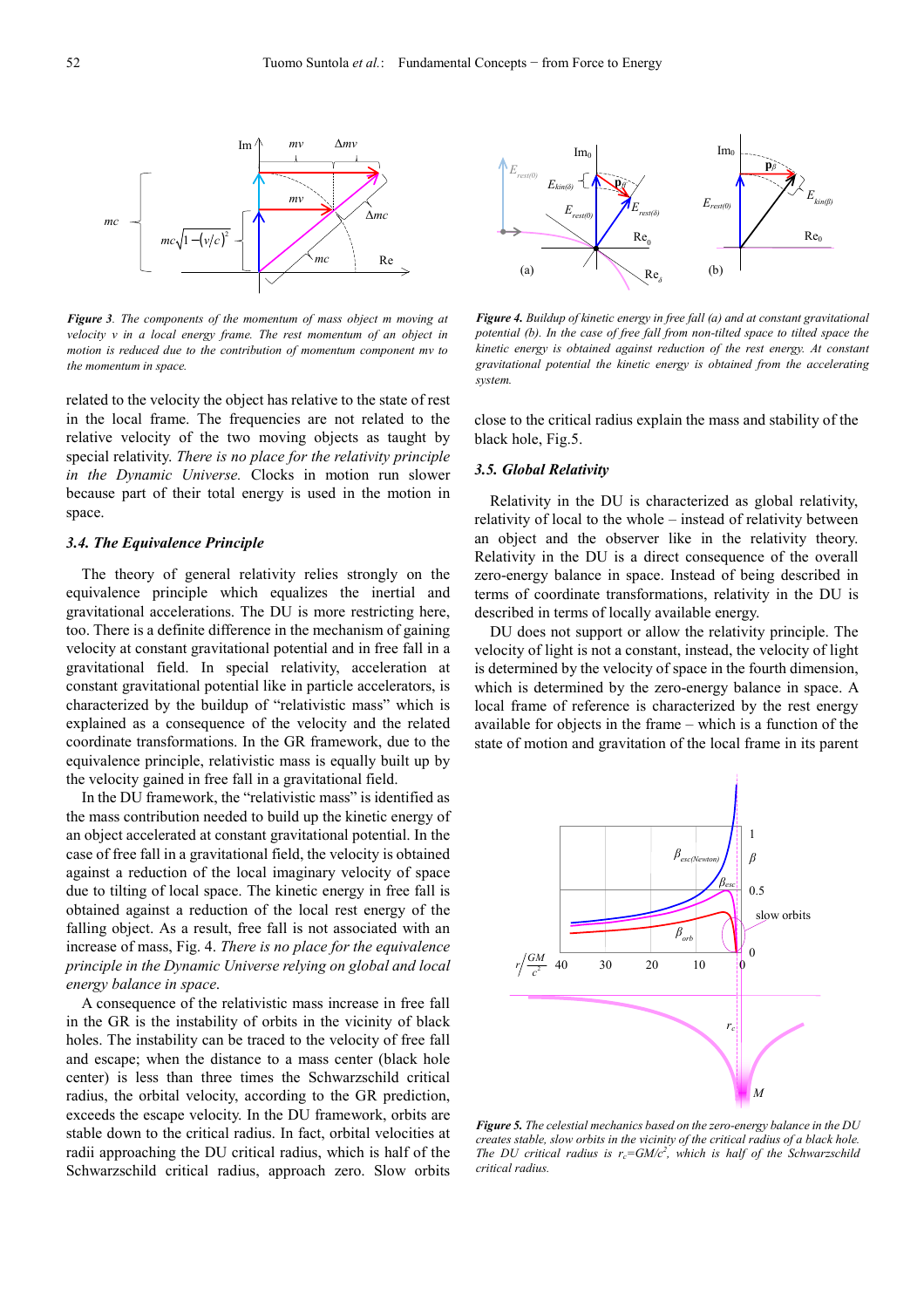frames – which are linked, via the system of nested energy frames (e.g. the Solar system within the Milky Way within the local group of galaxies etc.), to the state of rest in hypothetical homogeneous space. A state of rest in hypothetical homogeneous space serves as the universal state of reference for all energy states in space.

In the DU, time and distance are universal coordinate quantities; e.g., the rate physical processes like the characteristic oscillation frequencies of atomic clocks are determined by the state of motion and gravitation via the locally available rest energy. In fact, the rest energy can be seen to maintain the energy "bookkeeping" of all objects in space. Clocks in motion run slower because they release part of their total energy to the kinetic energy in space.

In contemporary physics, the extension of special relativity into general relativity relies on the equivalence principle equalizing inertial and gravitational acceleration. The analysis of the energy balances in space shows that buildup of velocity in space at constant gravitational potential requires energy input from the accelerating system which adds the total (complex) energy of motion, whereas the velocity of free fall in a gravitational field is obtained against a reduction of the local imaginary velocity of space via local tilting of space which conserves the total (complex) energy of motion. *This means that the equivalence principle actually infringes the conservation of energy*. When derived from the zero-energy balance, celestial mechanics shows stable orbits down to the critical radius of a black hole and thereby eliminates the instabilities that appear in celestial mechanics based on the use of the equivalence principle in general relativity.

#### *3.6. Wave Function and Quantum States*

The concept of wave function meant major reorientation in the description of physical reality. The wave function is a mathematical tool used to describe the probability of the occurrence of an observable physical property. In the case of a moving particle, the role of the wave function is to localize the occurrence of a matter wave, which can be thought to potentially exist everywhere. The momentum of a moving particle is described in terms of a de Broglie matter wave localized by a Fourier development of the wave function, Fig. 6(a).

In the DU framework a mass object is described as a resonant mass wave structure. The wavelength of the mass wave is the Compton wavelength or the wavelength equivalence of the mass. For a mass object at rest in a local energy frame the momenta of the standing waves of the resonator appear as a momenta in the imaginary direction. Motion in space creates a real component of momentum, carried by the de Broglie wave. The de Broglie wave can be deduced as the net wave of Doppler shifted front and back waves of a Compton resonator, Fig.6 (b), which limits the appearance of the matter wave to the vicinity of the moving mass object only – without a need to a separate, mathematical wave function.

Quantized energy states in the DU framework appear as energy minima of continuous states characterized by a



*Figure 6. Localization of the matter wave of a moving mass object. (a) In the QM-framework the localization is described in terms of a localizing wave function based on Fourier development. (b) In the DU framework, the matter wave is localized as the net matter wave of the Doppler shifted front and back waves of a Compton wave resonator describing the mass object (see Fig. 16 in [1]).* 

resonance condition of the matter wave, see Section 3.3. in [1]. Many paradoxes discussed for decades in the context of interpreting quantum phenomena can be nicely solved.

#### *3.7. Stable Structures*

### *3.7.1. Stoney's and Planck's Scales*

Historically, the first attempt to establish the linkage between gravitation and electromagnetism was the introduction of the Stoney scale units by the Anglo-Irish physicist George Stoney in the late 1800s. The Stoney mass *m<sup>S</sup>* is obtained by equating the Coulomb energy of unit charges and the gravitational energy of masses  $m<sub>S</sub>$  at distance  $r$  from each other. Planck's units are obtained by replacing the Coulomb energy with the energy of a quantum of radiation and the related wavelength. In the DU framework, atomic dimensions, and more generally, the dimensions of systems bound by electromagnetic energy are conserved in the course of the expansion of space. The dimensions of systems like galaxies and planetary systems, bound by gravitational energy, as well as the wavelength of electromagnetic radiation propagating in space, expand in direct proportion to the expansion of space. In the DU framework, Planck mass can be seen as the precursor for elementary mass objects conserving their dimension, and the Planck distance as the precursor for gravitationally bound systems in space.

### *3.7.2. Elementary Particles*

Existing structures come in various sizes, but all are based on the stable elementary particles and atoms. The only particles stable in a vacuum are the electron, the positron and the proton. The rest of the elementary particles are unstable and either artificially made, save the neutron, or born in collisions by cosmic particles with molecules in the upper atmosphere.

The electron was the first elementary particle to be recognized from interpretations of several experiments carried out over some years. The discovery cannot be credited to one researcher, (by J.J Thomson in 1897, named by George Stoney) because a long chain of experiments, observations and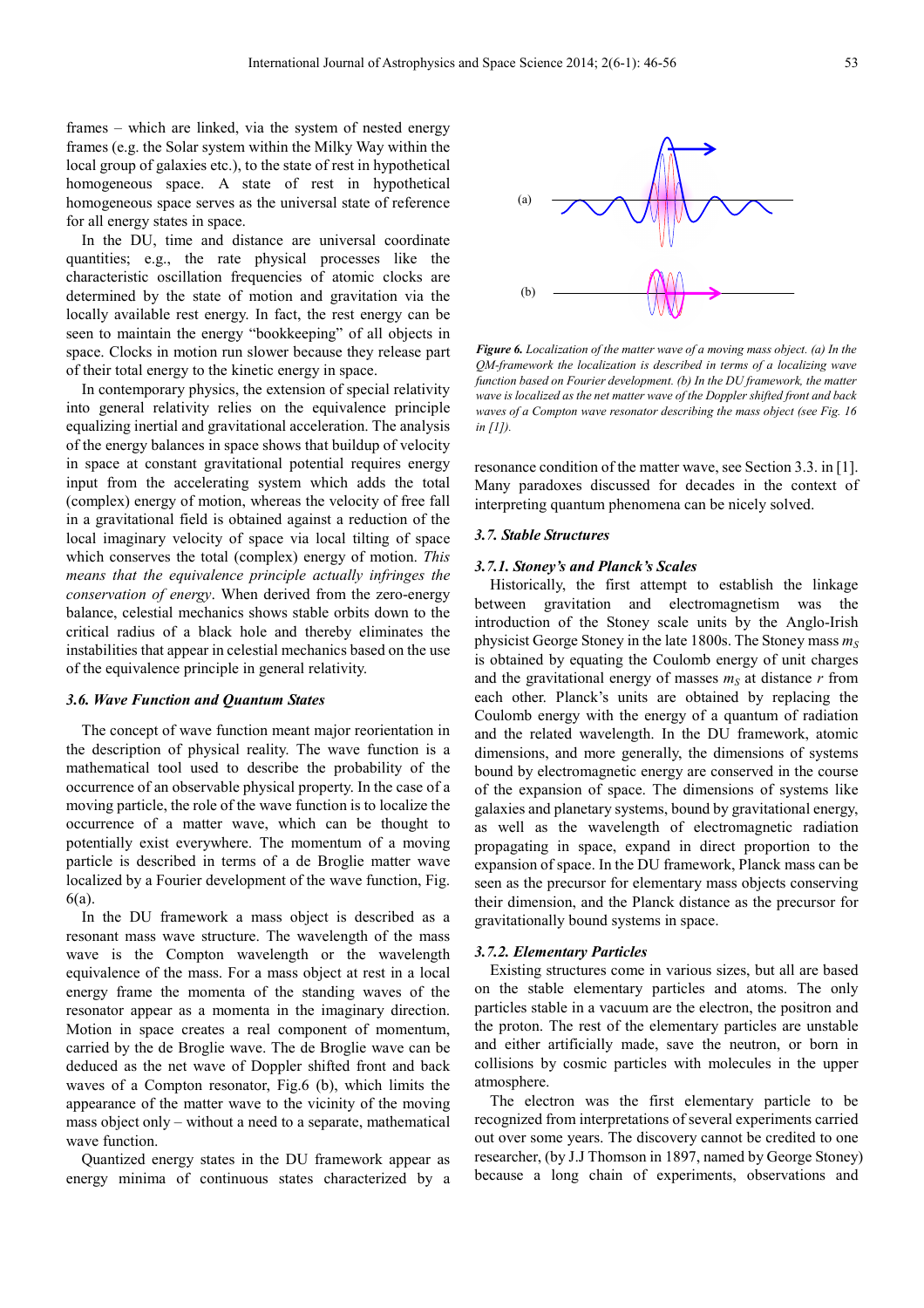development of scientific instruments was needed; natural radioactivity (Henri Becquerel 1896) and cosmic rays (Victor Hess 1911-1912) were discovered and the first particle accelerators built (John D. Cockcroft and E.T.S. Walton 1930). The accelerators produced new particles by collisions, and a search for a theory of particle properties began. Murray Gell-Mann and George Zweig (1964) proposed the 'quark' model for the explanation of the internal structure of the elementary particles.

The Pauli exclusion principle (Wolfgang Pauli 1925) dealt with the electronic structure of atoms, and 'spin' (Ralph Kronig, Samuel Goudsmit and George E. Uhlenbeck 1925) was adopted as an explanation of the magnetic moment of the electron. Much of the confusion within the theory of elementary particles [12] can be traced to these choices.

In spite of the fact that the rest energies of the elementary particles are 100 MeV and above, the concepts adopted in the relatively low energy atomic physics were introduced into the theory of the elementary particles without notable criticism.

The Standard model of elementary particles is a theory of interactions. Particles are divided into two categories, namely leptons and hadrons. The Standard model does not account for the physical properties of the leptons (electron, muon, tau and their neutrinos), but assumes the hadrons to be composed of even more elementary constituents called quarks, kept together by gluons. The Standard model does not enable calculation of accurate values for the measured properties of particles, which are the rest energy, magnetic moment and the elementary electric charge. This situation is especially disturbing for the electron and the proton, which are the basic constituents of matter.

#### *3.7.3. Search for Order in Natural Structures*

Antique astronomers tried to find regularities in the observed motions of celestial objects in order to figure out a structural model of the skies. Eudoxus's model based on homocentric spheres around the Earth, and Philolaus's model based on a Central Fire, reflected the Pythagorean idea of spheres as perfect forms – like also the models of Heraclides and of Aristarchus questioning the central position of the Earth. The epicycle model as a purely empirical, Earth-centered description of the planetary motions took over due to its better accuracy – even though the antique astronomers understood it as a mathematical tool rather than a structural model. A functional model of the planetary system had to wait for Copernicus's Sun-centered model: Kepler relied on Copernicus's Sun centered system, and found the elliptic orbit in his search for mathematical beauty in the system.

Kepler is also known for his search for a geometric model of the Solar system, known as the Platonic solid model. However, it took circa 170 years until a mathematical rule for the distances from the Sun of the planets was found by Bode and Titius. The rule is called the Titius-Bode (T-B) rule. The mathematical expression for the rule can be represented as  $r=4+n$ , where *r* is the semimajor axis of the orbit,  $n=0, 3, 6, 12$ , asteroids, 48, 96 …, and the semimajor axis for the Earth is 10 (*n*=6). A doubling behavior can be seen in the values of *n*, but until now no generally accepted theory has been presented for the T-B rule.

#### *3.7.4. Period Doubling*

Period doubling is a universal property of nonlinear dynamical systems. It can be rather safely stated that no natural process is truly linear, and that the period doubling phenomenon should be almost omnipresent in natural dynamical systems. Lehto [2] has recently shown that the internal structures and physical properties of particles like the electron, proton, neutron and the lambda particle can be calculated from the Planck time (period) assuming period doubling in three and four internal degrees of freedom.

The same applies to the structure of the Solar system. Furthermore the quantized redshifts of the Local Group of galaxies, if interpreted as velocity, fit the velocities produced by the period doubling process. This is known as the Lehto-Tifft rule [13]. Interestingly, a direct connection between the electron-positron pair, the Hydrogen magnetic moment reversal and the cosmic background radiation is also found. Period doubling discloses the mechanism of the buildup of stable structures and gives a unifying explanation for the physical properties of matter.

### *3.8. From the Whole to the Local*

The most fundamental re-evaluation of the theory structures comes from the holistic perspective of the Dynamic Universe. Instead of concluding the structure of whole space from local interactions and the postulates behind those, the DU first postulates the structure of space as the energetically optimal structure closing a 3-dimensional entity; the 3-dimensional surface of a 4-sphere. Following the principles of energetics, energizing of mass in space appears as a result of the contraction – expansion process of the 4-sphere. The singularity turning the contraction phase into the ongoing expansion phase replaces the concept of Big Bang in the standard cosmology model. Accordingly, the energy of mass did not appear instantly as an undefined quantum fluctuation, but via a long-lasting process following the laws of dynamics identified in our observable environment. The buildup of local energy structures, from elementary particles to galaxy groups, is guided by period doubling mechanism and the conservation of the total zero-energy balance of gravitation and motion in space. Local structures are not stochastic entities but definite parts of the whole. The rest energy of any mass object is counterbalanced by the gravitational energy arising from the rest of space.

Mathematically, the Dynamic Universe shows the development of the universe from emptiness in the past – via  $singularity - to$  emptiness in the future – or via a finite turning point back to a new cycle of energy buildup and the expression of physical existence.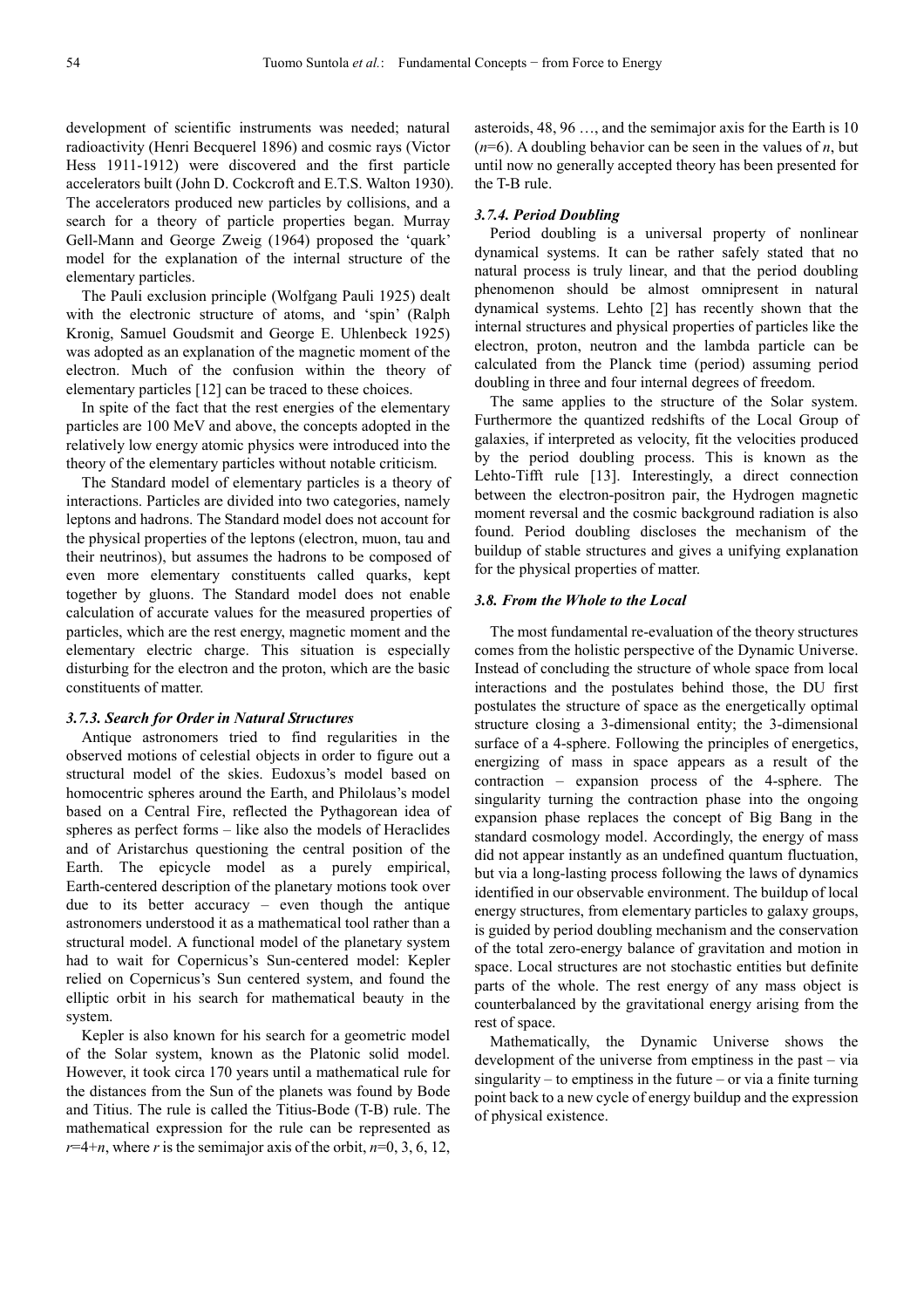# **4. Summary**

Present theories are results of a long evolution path from antique metaphysics to modern empirical sciences and mathematical physics. Antique metaphysics stressed primary causes and fundamental principles but disregarded empirical support for the ideas. A fresh start in the Late Middle Ages stressed empiricism as the basis of scientific development. Important choices made, were the postulation of the relativity principle by Galileo Galilei, and the equivalence principle by Isaac Newton, who set the bases of mechanics for more than 200 years. Force received the status of a base quantity in physics – the importance of the concept of energy as work and integrated force had to wait for the introduction of electromagnetism and thermodynamics. Energy was recognized as a primary conservable. In the framework of relativity theory, mass was interpreted as a form of energy, which linked the historically older conservation law of mass with the more general conservation law of energy.

Conservation of the balance between the centripetal force by gravitation and the centrifugal inertial force by orbital motion in Newton's solution of the planetary system required the Copernican system description defining the structure of the planetary system. Conservation of energy in a thermodynamic system requires the definition of the closed system studied. In quantum mechanics, a closed system is defined by boundary conditions; the energy conserved is typically described in terms of Hamiltonian as the sum of the kinetic energy and the potential energy in the system – following the basic principles of energetics.

The Dynamic Universe extends the scope of energetics to space as a whole by closing the 3-D space through the fourth dimension assuming the simplest and "most perfect" possible geometry, a sphere. The spherically closed 3-D entity appears as the 3-surface of a 4-sphere. *As an effective mathematical tool, the DU applies complex function presentation of energy and its constituents: mass, motion and structure.* The momentum, angular momentum, and the energy of motion are expressed in terms of mass and motion, the potential energy in terms of mass and distance. Mass as the common factor in all expressions of energy can be defined as the "wave-like substance" for the expression of energy – covering also the forms of electromagnetic energy. The complex function formalism discloses the linkage between the dynamics of space as the imaginary component and the dynamics in space as the real component of the complex energy expressions.

Local structures in the DU are derived through multistep diversification processes from the whole – in contrast to the reductionistic scheme of building the whole as the sum of local structures. Period doubling can be seen as a universal mechanism in the buildup of local structures − from elementary particles to galactic systems. Any local structure is linked to the rest of space – to the whole. Any motion in space is linked to the motion of space in the direction of the 4-radius of the structure.

As a holistic approach, the Dynamic Universe starts from the whole and devolves down to the local. The holistic, energy



*Figure 7. Solving the puzzle with a holistic view of the universe. Space is described as an energy system with the energies of motion and gravitation in a dynamic balance.* 

system based approach of the Dynamic Universe means a radical reduction in number of postulates. The description of space, matter, and motion can be based on postulates in common, Fig. 7. *The DU is primarily an analysis of the energy resources available for the manifestation of physical processes and structures in space*.

The Dynamic Universe is a unifying theory. Instead of unifying the current theories it creates bases for a theory in common to the subareas in physics and cosmology. *A key issue is a unified expression of energy which allows physical interactions to be studied as energy conversions rather than force interactions*. The unified expression of energy is achieved once mass is identified as the wavelike substance for the expression of energy, and the energies of motion and gravitation are expressed as complex quantities combining the local effects with the effects related to the rest of space. In view of the studies of Tuomo Suntola and Ari Lehto the basic principles governing the universe are truly simple: spherical symmetry, conservation of total energy, and period doubling in nonlinear dynamical systems.

# **Acknowledgment**

Authors like to acknowledge Dr. Mervi Hyvönen-Dabek and Dr. Jan Dabek for their insightful suggestions to the manuscript.

## **References**

- [1] T. Suntola, The Dynamic Universe space as a spherically closed energy system, This issue
- [2] A. Lehto, On the Planck scale and properties of matter, This issue
- [3] A. Einstein, Kosmologische Betrachtungen zur allgemeinen Relativitätstheorie, Sitzungsberichte der Preussischen Akad. d. Wissenschaften (1917)
- [4] W. de Sitter, Do the galaxies expand with the universe?, B.A.N. 6, 223, p. 146 (1931)